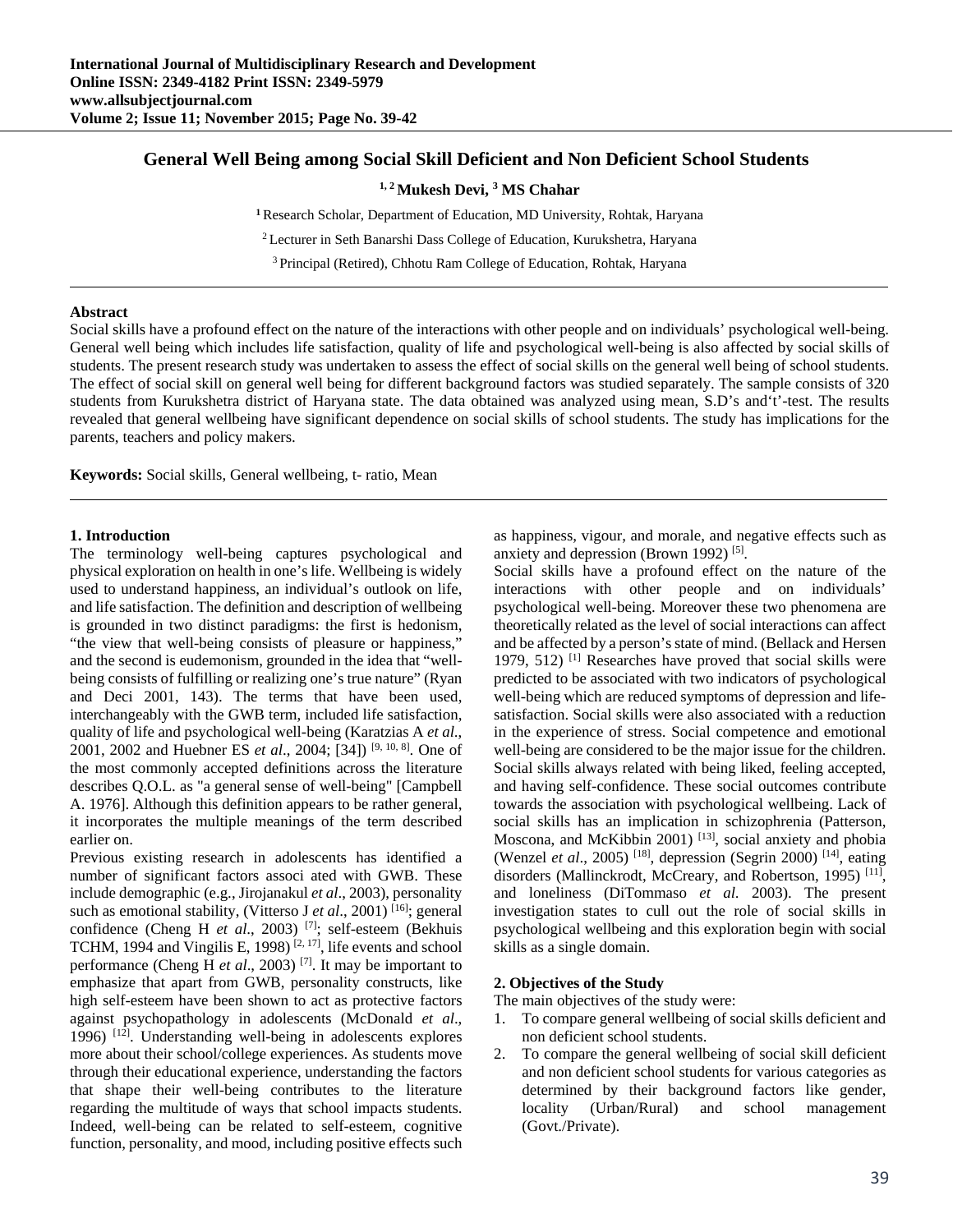## **3. Hypotheses**

H01**:** There is no difference between social skill deficient and non deficient school students on general well being.

H02**:** General Wellbeing of school students is same for both social skill deficient and non deficient students for all categories as determined by their background.

### **4. Research Method**

Descriptive survey method was used

#### **5. Sample**

The purposive sampling method was used for the present study. The sample included 320 school students (193 male, 127 female) from eight different schools in kurukshetra district of Haryana state. Out of these eight schools, four were from rural area and other four were from urban areas. The selected students were enrolled in  $10^{th}$ ,  $11^{th}$  and  $12^{th}$  grades (age group 15-18 years).

### **6. Tools Used**

**Social skills:** Matson Evaluation of Social Skills with youngsters (MESSY) is the one of the most frequently researched social skill scale. The initial sample was tested in 1983 with 744 children between 4 and 18 years of age. In the present study adapted Hindi version of MESSY self-rating version was used. Sushma (2000) after the factor analysis dropped 12 items of the original scale (MESSY). Sushma (2000) also reported that Hindi adaptation of MESSY have good reliability and response consistency.

**General Wellbeing**: PGI General Well Being scale was used for general well being study. The subject is asked to answer 20 items based on his/her feelings in last one month. For scoring, numbers of ticks are counted which constitute the general wellbeing score of that particular individual at that time.

## **7. Statistical Techniques**

Mean (M), standard Deviation (SD) and t-ratio were used to compare the social skills in the school students in relation to their gender and locality.

#### **8. Results**

#### **8.1 Descriptive Statistics**

In the present study, descriptive statistics applied on the data obtained for both scales is shown in Table 1. As clearly visible from the table, minimum and maximum score of school students on the social scale was 80 and 176 respectively. The mean score on social skill scale was 111 (SD= 16.3). In case of GWB scale, the minimum observed score was 1 and maximum value was obtained as 20. The mean GWB score was 13.14  $(SD=5.15)$ .

|  | <b>Table 1:</b> Descriptive statistics of data |  |  |
|--|------------------------------------------------|--|--|
|--|------------------------------------------------|--|--|

|                       |     | <b>Minimum</b> | <b>Maximum</b> | <b>Mean</b> | SD   |
|-----------------------|-----|----------------|----------------|-------------|------|
| <b>Social Skills</b>  | 320 | 80             | 76             |             | 16.5 |
| General Well<br>Being | 320 |                | 20             | 13.14       | 5.15 |

#### **8.2. Identification of social skill deficient students**

Based on the score of social skill scale, students were divided between two groups; social skill deficient and non deficient. Students whose total social scale score was less than 90 (i.e. Mean – SD), were considered as social skill deficient. The students, whose social skill score was more than 90, were considered as non deficient students.

### **8.3. Inferential Statistics**

Inferential statistics plays important role in hypothesis testing where it is used to determine if a null hypothesis can be rejected or retained. For the present study, general well being is compared for two groups; social skill deficient and non deficient. The mean values, SD and t-ratios are compared in Table 2. Table 3 indicates the mean, SD and t-values of GWB score for social skill deficient and non deficient students for various background factors. The values are shown for all background factors like gender, locality (Urban/Rural) and school management (Govt./Private).

**Table 2:** Mean, SD and T-ratio for compared groups

| <b>Variables</b>         | <b>Social Skill</b><br><b>Deficient</b> |           | <b>Non</b><br><b>Deficient</b> |           | t-<br>value | Level of<br><b>Significance</b> |  |
|--------------------------|-----------------------------------------|-----------|--------------------------------|-----------|-------------|---------------------------------|--|
|                          | Mean                                    | <b>SD</b> | Mean                           | <b>SD</b> |             |                                 |  |
| General<br>Well<br>Being | 10.26                                   | 4.22      | 14.57                          | 4.98      | 7.64        | P < 0.01                        |  |

| <b>Background Factors</b> | <b>Sub Category</b> | <b>SS Deficient</b> |      | <b>Normal</b> |           | t-ratio | <b>Level of Significance</b> |  |
|---------------------------|---------------------|---------------------|------|---------------|-----------|---------|------------------------------|--|
|                           |                     | <b>Mean</b>         | SD   | <b>Mean</b>   | <b>SD</b> |         |                              |  |
| Gender                    | Male                | 10.04               | 4.46 | 14.33         | 4.99      | 5.52    | P < 0.00                     |  |
|                           | Female              | 10.50               | 3.99 | 15.01         | 4.96      | 5.45    | P < 0.00                     |  |
| Locality                  | Urban               | 10.44               | 4.09 | 14.20         | 4.89      | 4.85    | P < 0.00                     |  |
|                           | Rural               | 10.09               | 4.37 | 14.98         | 5.07      | 5.92    | P < 0.00                     |  |
| School type               | Govt.               | 10.22               | 4.35 | 15.18         | 4.75      | 6.73    | P < 0.00                     |  |
|                           | Private             | 10.33               | 4.10 | 13.89         | 5.16      | 4.12    | P < 0.00                     |  |

**Table 3:** Mean, SD and t-ratio of GWB score for compared groups

#### **9. Analysis**

#### **9.1 Testing of hypothesis H01**

It can be seen from Table 2 that mean emotional intelligence score of social skill deficient and non deficient students are 10.26 and 14.57 with standard deviations 4.22 and 4.98 respectively. The't' value between two groups comes out to be 7.64. It is significant at 0.01 level of significance, leading to an

inference that the social skills play very important role in deciding the general well being of school students.

The comparison of mean scores further reveals that mean GWB score of social skill deficient school students is lower than the non deficient school students. It indicates that social skill deficient school students possess lower GWB.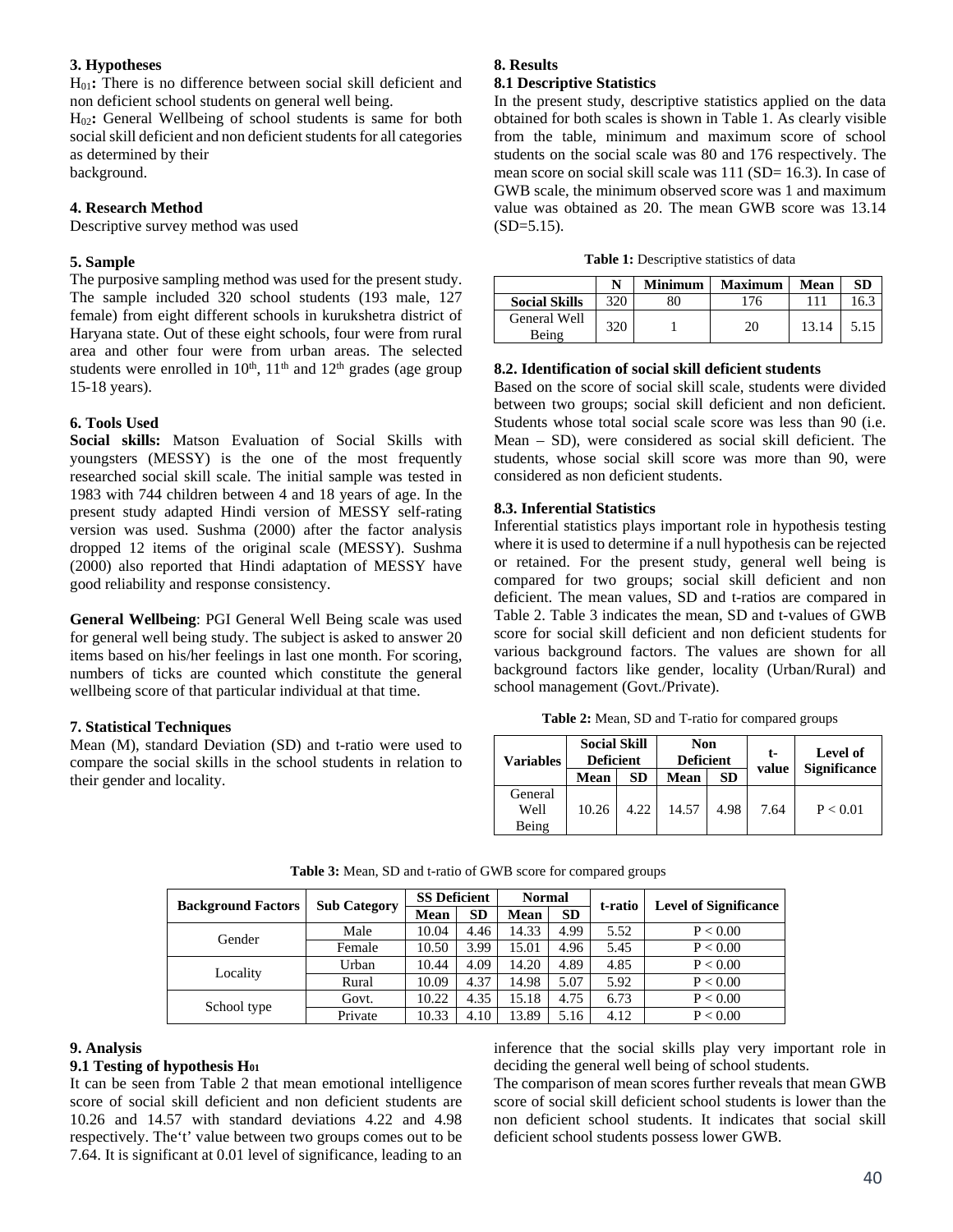Therefore, the hypothesis (H02) that *'there exists no significant difference between social skills deficient and non deficient school students with respect to their general well being'* is rejected.

## **9.2. Testing of hypothesis H02**

**Male students:** From Table 3, it is evident that for male students, the t-ratio between the two groups comes out to be 5.52, which is significant at 0.01 level. The comparison of mean GWB score of two groups further reveals that mean GWB score of non deficient male students is higher than the social skill deficient male school students. It indicates that social skill deficient male students score low on GWB scale as compared to non deficient male students.

**Female Students:** The t-ratio between the two groups comes out to be 5.45 (Table 3), which is significant at 0.01 level. The comparison of mean score of female students among both groups further reveals that social skill deficient female students possess low GWB as compared to non deficient female students.

**Urban Students:** The mean GWB score of social skill deficient and non deficient students are 10.44 and 14.20 with standard deviations 4.09 and 4.89 respectively (Table 3). The t-ratio between the two groups comes out to be 4.85, which is significant at 0.01 level. The comparison of GWB score of both groups further reveals that mean academic score of social skill deficient urban students is less than the non deficient urban school students.

**Rural Students:** The t-ratio between the two groups comes out to be 5.92, which is significant at 0.01 level (Table 3). The comparison of mean GWB score further reveals that in rural areas, the social skill deficient students have poor GWB as compared to non deficient students.

**Government School Students:** The t-ratio between the two groups comes out to be 6.73, which is significant at 0.05 levels (Table 3). The comparison of mean GWB of government school students reveals that in government run schools, social skill deficient students have low GWB as compared to non deficient students.

**Private School Students:** In case of students from private management schools, the t-ratio between the two groups comes out to be 4.12, which is significant at 0.01 level (Table 3). The comparison of GWB score of students belonging to rural areas further reveals that GWB of social skill deficient students is low as compared to the non deficient students.

Based on above results, hypothesis (H<sub>02</sub>) that *'there exists no significant difference between social skills deficient and non deficient school students irrespective of their background"* is rejected.

## **10. Discussion**

The study by Bijstra and Jackson,  $(1998)$ <sup>[3]</sup> also highlights the impact of Social skills on enhancing general wellbeing. The result of this study also finds a similarity with the study conducted by Segrin *et al.* (2007) <sup>[15]</sup>, where their results supported the hypothesized relationship between social skills and a greater well-being.

# **11. Conclusion**

The effect of social skills was studied on the general well being of school students. The social skills were found to play very important role in deciding the general well being of the students. Social skill deficient school students were found to possess lower GWB as compared to non deficient school students. It was also observed that for all categories of students determined by the background factors, the social skill deficient students have lower general well being as compared to non deficient students. Based on these results it may be further concluded that there is a strong need to provide social skills to all categories of students irrespective of their background factors. Further research is needed with a positive note that an intervention of social skills training can be utilized for the enhancing the general wellbeing of school students.

## **References**

- 1. Alan Bellack S, Michel Hersen. Research and Practice in Social Skills Training Springer, 1979.
- 2. Bekhuis TCHM. The self-esteem of adolescents in Amer ican public high schools: A multilevel analysis of individual differences. Personal Indiv Differ 1994; 16:579- 588.
- 3. Bijstra Jan O, Sandy Jackson. Social Skills Training with Early Adolescents: Effects on Social Skills, Well-being, Self-esteem and Coping. European Journal of Psychology of Education. 1998; 13(4):569-83.
- 4. Bowman NA. The development of psychological wellbeing among first-year college students. Journal of College Student Development 2010; 51(2):180-200. Doi:10.1353/csd.0.0118.
- 5. Brown, Antony, Barlow Psychometric properties of the Penn state worry questionnaire in a clinical anxiety disorders sample Behaviour Research and Therapy, 1992; 30(1):33-37
- 6. Campbell A. Subjective measures of well-being. Am Psycholt 1976; 31:117-124.
- 7. Cheng H, Furnham A. Personality, self-esteem, and demo graphic predictions of happiness and depression. Personal Indiv Differ 2003; 34:921-942.
- 8. Huebner ES, Valois RF, Suido SM, Smith LC, McKnight CG, Seligson JL *et al.* Perceived quality of life: A neglected component of adolescent health assessment and intervention. J Adolescent Health. 2004; 34:270-278.
- 9. Karatzias A, Power KG, Swanson V. Quality of school life: Development and preliminary standardisation of an instrument based on performance indicators in Scottish secondary schools. School Effect School Improve 2001a; 12:265-284.
- 10. Karatzias A, Power KG, Flemming J, Lennan F, Swanson V. The role of demographic, personality variables and school stress on predicting school satisfaction/dissatisfaction: Re view of the literature and research findings. Edu Psychol 2002a; 22:33-50.
- 11. Mallinckrodt Brent, McCreary Beverly A. Robertson, Anne K., Co-occurrence of eating disorders and incest: The role of attachment, family environment, and social competencies. Journal of Counseling Psychology. 1995; 42(2):178-186.
- 12. McDonald G, O'Hara K. ten elements of mental health, its promotion and demotion. In: Somerville S, Illsley T,